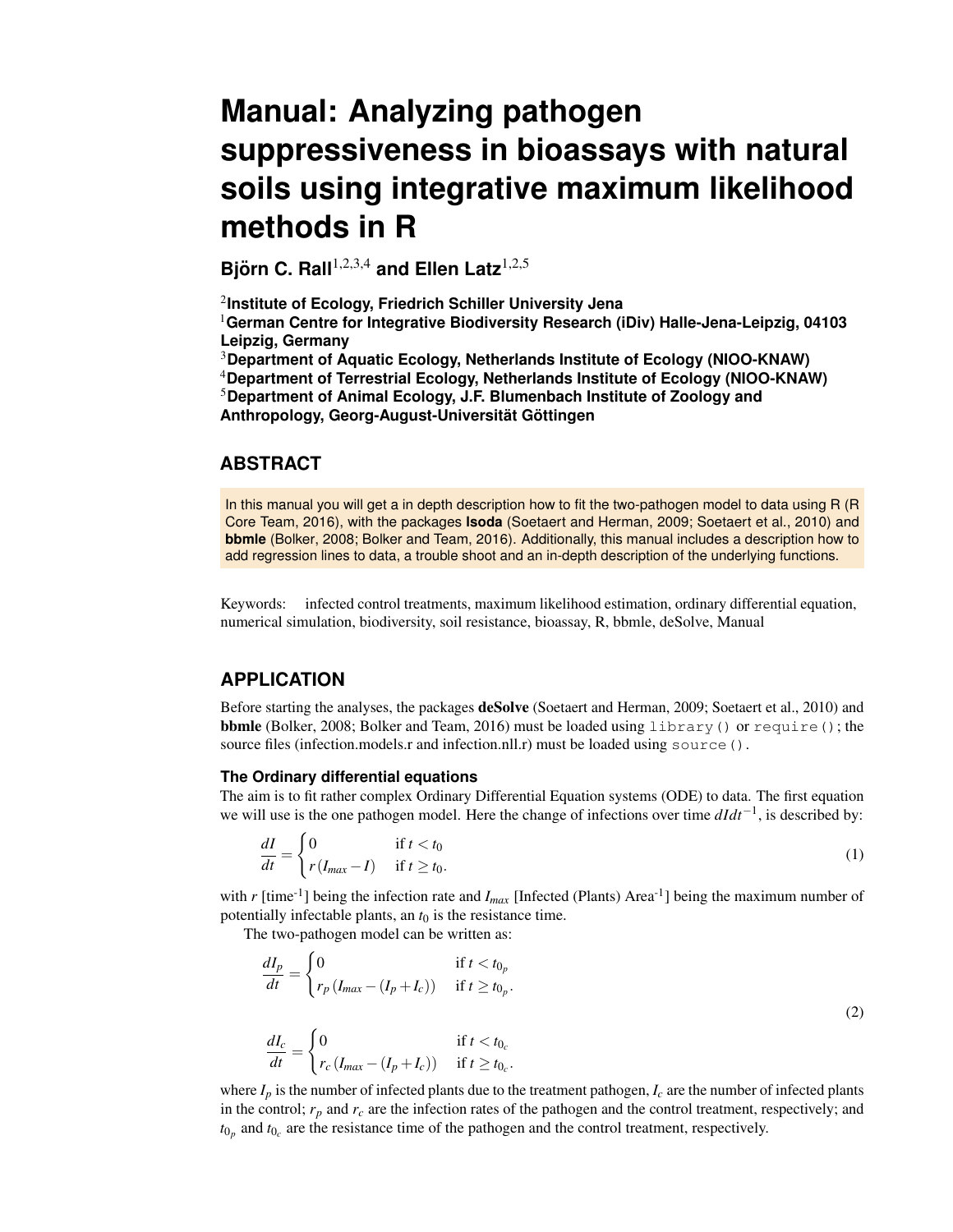Please see the main article for further details.

### **Parameter estimation**

First, the control treatments (Fig. 1a) must be fitted using the monomolecular model including a lag phase (eqn (1)) using the  $m \leq 1$  function for general maximum likelihood fits from the package **bbmle** (Bolker and Team, 2016). The  $m \geq 0$  is used to minimize the negative likelihood function mon.inf.lag.1p.nll() from the infection.nll.r source file (see Bolker and Team, 2016, for detailed information on using the mle2() function). We need to supply the arguments  $start$ , containing a list of r and t0 (the start values of the optimization process); data, a list with the headers  $nI$  (the number of infected plants in the experiment),  $tps$  (the timepoints from the experiment), and  $\text{Im}ax$  (if the number of total plants differs between experimental units); fixed, a list containing the headers steps (the length of a time step that should be simulated by the integration routine; this is set to 0.1 as default and does not have to be supplied), Imax, (a single value for the maximum of potentially infectable plants in the experiment, only needed if not supplied as data), and  $\tau$  acing (if set to 1, the trace including the negative likelihood and the parameters is displayed in the console, useful for error checking, default to 0):

```
R> fit.control = mle2(mon.inf.lag.1p.nll,
+ start = list(r = 1, t0 = 1),
+ data = list(nI = y, tps = x1, Imax = x2),
+ fixed = list(steps = .1, Imax = x2, tracing = 0)
+ )
```
Note that the initial values are just placeholders and might be adapted, but see the section "Examples" for details. Imax must only appear once, either in the data list or in the fixed list in dependence if Imax is only a fixed single value or a set of data of the same length as  $y$  and  $x1$ . Second, after estimating the infection parameters  $r$  and  $t \theta$  for the control, the two-pathogen monomolecular infection model can be fitted to the data with the experimentally added pathogen (equation 2). Again we use the mle2() function, but now we minimize the mon.inf.lag.2p.nll() function. The estimates of the control treatment are assigned to  $rc$  and  $t0c$  in the fixed argument list. The target infection parameters are still placed in the start argument but now called  $rp$  and  $t0p$ :

```
R> fit.treatment = mle2(mon.inf.lag.2p.nll,
+ start = list(rp = 1, t0p = 1),
+ data = list(nI = y, tps = x1, Imax = x2),
+ fixed = list(steps = 1,
+ \text{Imax} = x2,+ rc = coef(fit.control)[[1]],
+ t0c = coef(fit.control)[[2]]
+ )
  \rightarrow
```
One can investigate the fitting results and statistics using the generic summary() function applied on the object containing fitting results (here:  $fit$ .control  $& fit$ .treatment).

## **EXAMPLES**

The supplemental information contains R-code files. The files infection.frontend1.r and infection.frontend2.r are the front-end files containing the adaptable examples we will discuss below. These files load the source files, infection.models.r and infection.nll.r, containing all underlying functions. We begin with a detailed description of the front-end files which should be sufficient to apply our fitting method to data. Moreover, we kindly invite you to continue reading the descriptions of the source files later on (section "Underlying Functions"). Please extract all required files from the zip-folder into one folder and keep the provided folder structure. If you prefer different organization of data and files you have to adapt the paths described below in the code. Before getting started, use e.g. install.packages() to install the required packages deSolve (Soetaert et al., 2010) and bbmle (Bolker and Team, 2016), but see introductory R Books and manuals for details (e.g. Bolker, 2008; Crawley, 2012). We first discuss the case of a constant number of plants in the experimental units (infection.frontend1.r).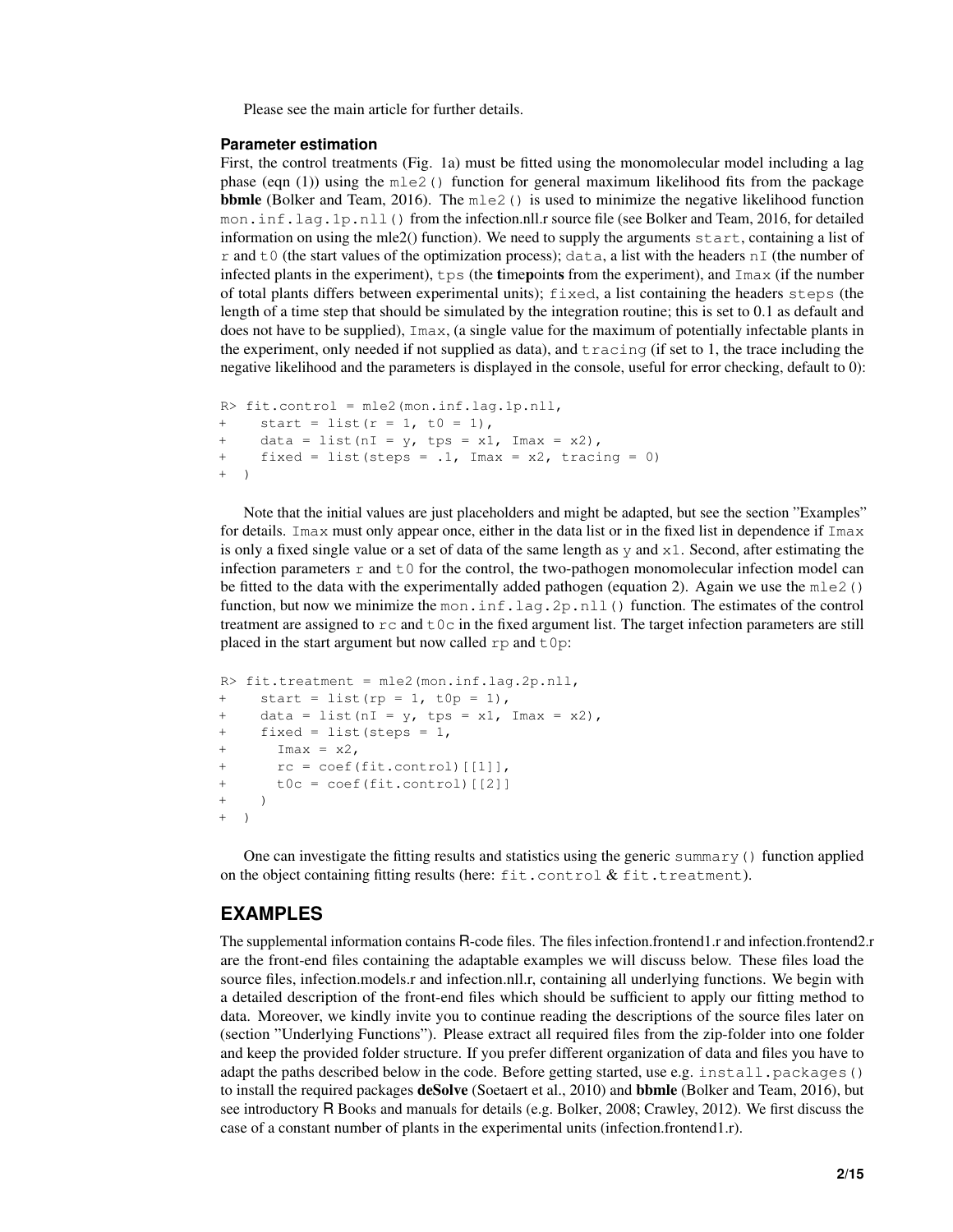#### **Required packages and data**

First, the required packages, deSolve (Soetaert et al., 2010) and bbmle (Bolker and Team, 2016), the source files and the data must be loaded:

```
R> library("deSolve")
R> library("bbmle")
R> setwd(/path/to/your/folder/) #please replace this according to your path
R> source("source/infection.models.r")
R> source("source/infection.nll.r")
R> sample.data = read.csv("data/sample.data.csv")
```
To investigate the data structure we use the generic  $str()$  function:

```
R> str(sample.data)
R> str(sample.data)
'data.frame': 40 obs. of 3 variables:
 $ treatment : Factor w/ 2 levels "control", "treatment": 1 1 1 1 1 ...
 $ time.days : int 1 2 3 4 5 ...
 $ number.infected: int 0 0 1 1 3 ...
```
The data comprises three variables, (1) the factorial variable treatment determining if the data belongs to the control or the experimental treatment. The variable time.days contains the time of the measurement in days (you can switch the temporal resolution, the unit here determines the unit of the infection rate), and the variable number.infected containing the information of how many plants are infected (note that this must be an integer as we apply a binomial distribution later on; but see Crawley (2012) and Bolker (2008) for a detailed description on this topic). The data represents single experimental units (independent replicates, each data point represents the last measurement of a time series). Before continuing, we separate the data into two sub data sets containing just the control or just the treatment data using the subset function.

```
R> data.control = subset(sample.data, treatment == "control")
R> data.treat = subset(sample.data, treatment == "treatment")
```
Subsequently, we investigate the data graphically. For a better overview we set the graphical device to display two plotting regions using the par() function (the argument  $m$  from is set to c(1,2), generating 2 horizontal adjacent plotting regions). Within the plot() functions we fix the y-axes ranges to create comparable plots (y $\text{lim} = c(0,10)$ ) and display the number of infections (y-axis) depending on the experimental time (x-axis):

```
R > par(mfrow=c(1,2))R> plot(data.control$time.days,
+ data.control$number.infected,
+ ylim=c(0,10),
+ xlab="days",
    ylab="infections control")
R> plot(data.treat$time.days,
+ data.treat$number.infected,
+ ylim=c(0,10),
+ xlab="days",
    ylab="infections treatment")
```
The control without an experimentally added pathogen shows an early increase (day 3) of infected plants over time (Fig. 1a), but not all plants are infected during the experimental trial. The treatment with the experimentally added pathogen shows the first infections at day 4, but the increase in new infections is much steeper than in the control, and all plants might be infected (Fig. 1b).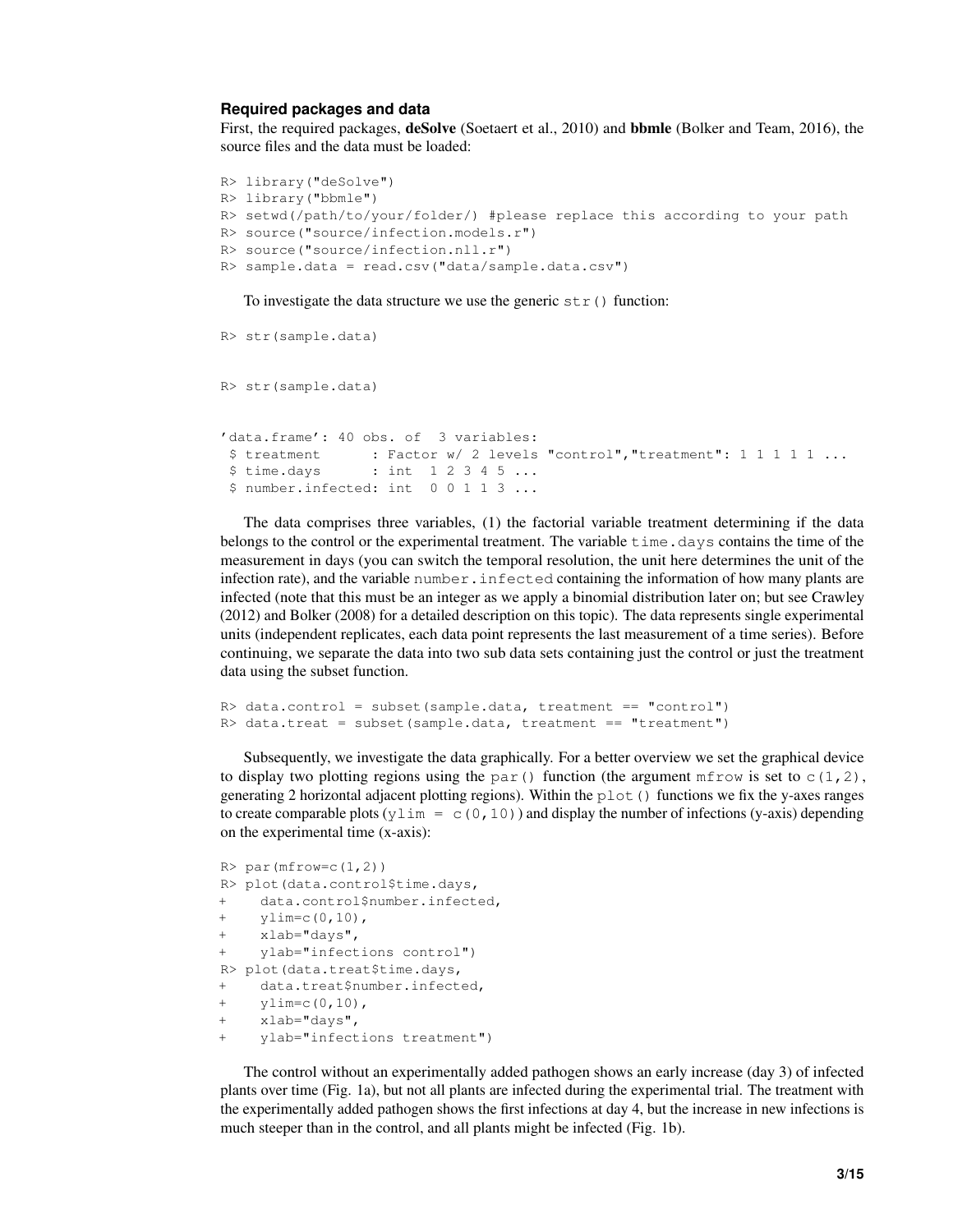

**Figure 1.** Two different possible setups for infection treatments. Simulated data of an infection bioassay. The data is simulated based on equations (1) and (2) using the functions mon. inf. lag. 1p() and mon. inf. lag.  $2p()$ . After simulating the numeric average we applied a random number generator (rbinom()) using Imax as size of the binomial distribution and the floating average of the simulation divided by Imax as probability. The control data (a) was simulated using  $r = 0.025$ , Imax = 10 and t0 = 1 and the experimental treatment (b) was simulated using  $rp = 0.19$ ,  $rc = 0.025$ ,  $t0p = 5.5$ ,  $t0c = 1$ and  $\text{Imax} = 10$ .

#### **Analysis of the data - standard approach**

First, we analyze the experimental data using the standard mono-molecular growth model (Raaijmakers et al., 2009; Paine et al., 2012). This model ignores the fact that not only the experimentally added pathogen but, in addition, other soil inherent pathogens may infect plant individuals and will be named "wrong method" (fit.treatment.wrong(), note that this method is valid if the medium chosen for the bioassay is sterile or does not contain any alternative pathogens). To fit the model to the data we use the  $m \leq 2$  () function from the **bbmle** package by Ben Bolker Bolker and Team (2016); Bolker (2008). The  $m \leq 2$  () function requires (1) a negative log-likelihood function, here the function mon.inf.lag.1p.nll() discussed later (see section - "Underlying functions"); (2) a list containing the model parameters that should be estimated (here the infection rate, r, and the resistance time,  $\pm 0$ ); (3) a list containing the data the model should be fitted to, here the first element of the list must be named  $nI$  (the number of infected plants) and the second element must be named  $tps$  (timepoints, the time of the experimental data); (4) we also submit a fixed value to  $m \leq 1$ , again in a list object, containing the maximum number of potentially infected plants (all plants in the experimental unit). Note that Imax does not have to be a fixed value but can also be assigned in the data list if the different replicates contain different numbers of plants (see section "Analysing data with multiple  $\text{Imax}$ "). Here, we start the fitting optimization with the initial guessed values of  $r = 1$  and  $t = 0$  = 1 (note that these values are just place-holders and might be adapted by the user,see section "What to do if" below, moreover these values will be changed during the fitting algorithm by the optimizer  $m \le 2$  (); note also that the initial  $\pm 0$  must be equal or smaller than the experimental resistance time, which according to figure 1 is at day 4); we set  $\text{Imax} = 10$  (the maximum number of plants in the experiment).

```
R> fit.treatment.wrong = mle2(minuslogl = mon.inf.lag.1p.nll,
+ start = list(r = 1, t0 = 1),
+ data = list(nI = data.treat$number.infected,
+ tps = data.treat$time.days),
+ fixed = list(Imax = 10)
+ )
```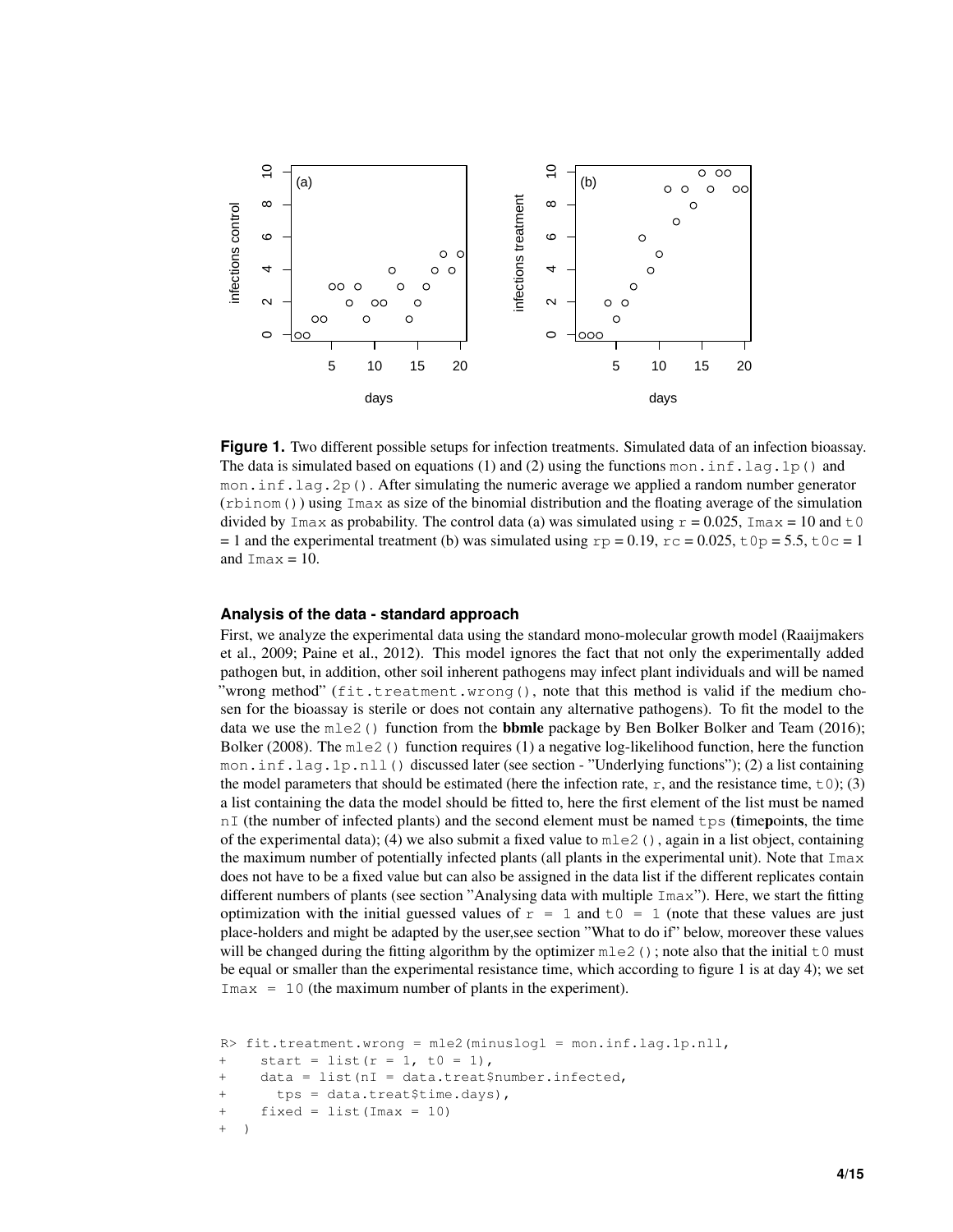After the fitting procedure, we investigate the data using the generic summary () function:

```
Maximum likelihood estimation
Call:
mle2(minuslogl = mon.inf.lag.1p.nll, start = list(r = 1, t0 = 1),
    fixed = list(Imax = 10), data = list(nI = data.treat$number.infected,
        tps = data.treat$time.days))
Coefficients:
   Estimate Std. Error z value Pr(z)
  0.170595 0.021636 7.8849 3.148e-15 ***
t0 3.461684 0.392051 8.8297 < 2.2e-16 ***
---
Signif. codes: 0 '***' 0.001 '**' 0.01 '*' 0.05 '.' 0.1 ' ' 1
-2 log L: 49.99375
```
The output provides information on the estimates of the model, as well as statistical indicators such as standard errors and p-values (but see Bolker 2008 for a detailed discussion of the underlying statistics). The infection rate, r, is estimated to be  $0.171 + 0.022$  infections per day, and the resistance time, to, is estimated to be 3.46 +/- 0.39 days. These values underestimate both model parameters compared to the simulation parameters ( $t_{0,simulation} = 5.5$  days,  $r_{simulation} = 0.19$  infections per day).

#### **Analysis of the data - corrected approach**

R> summary(fit.treatment.wrong)

Next, we apply the two-pathogen approach to the data, taking infections of the control treatments into account. In the first step we analyze the control data similarly to the treatment data shown above only with exchanging the data supply from the experimental to the control data and decreasing the starting values for the model parameters (we already saw that the first infections occurred earlier and the slope is less step than for the treatment data).

```
R> fit.control = mle2(mon.inf.lag.1p.nll,
+ start = list(r = 0.5, t0 = 0.5),
    data = list(nI = data.contrib){\mathfrak{m}}tps = data.contribtime days),
+ fixed = list(Imax = 10)
R>1R> summary(fit.control)
Maximum likelihood estimation
Call:
mle2(minuslogl = mon.inf.lag.1p.nll, start = list(r = 0.5, t0 = 0.5),
    fixed = list(Imax = 10), data = list(nI = data.control$number.infected,
        tps = data.control$time.days))
Coefficients:
   Estimate Std. Error z value Pr(z)
r 0.0292603 0.0075671 3.8668 0.0001103 ***
t0 0.4666304 2.0573508 0.2268 0.8205705
---Signif. codes: 0 '***' 0.001 '**' 0.01 '*' 0.05 '.' 0.1 ' ' 1
-2 log L: 56.46962
```
The fitting algorithm revealed that the infection rate,  $r$ , is 0.029 +/-0.0076, and the resistance time,  $\pm 0$ , is 0.47 +/-2.057. Both values are not significantly different from the simulated value. We will use the infection rate and the resistance time of the control to parameterize the two-pathogen model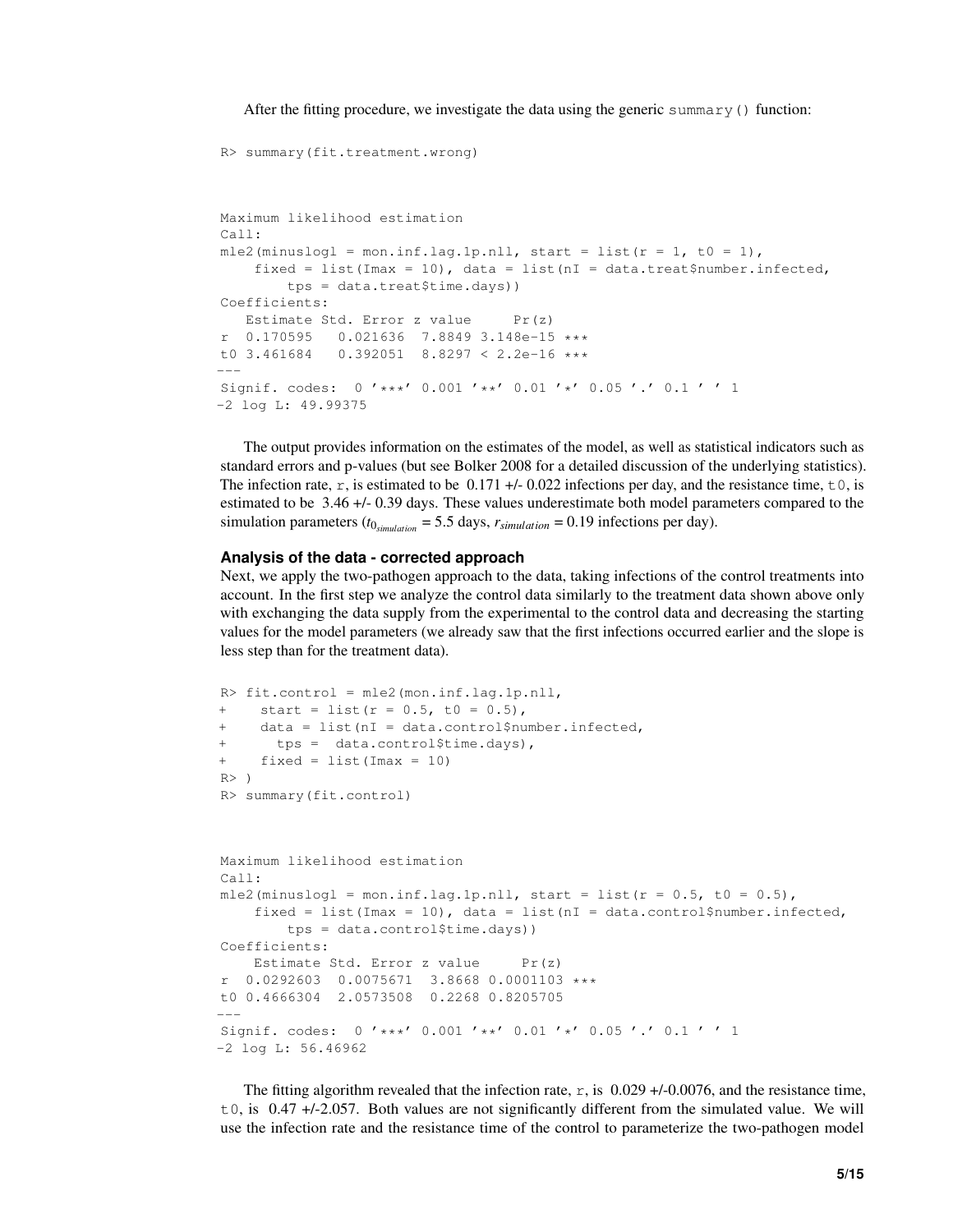using the mon.inf.lag.2p.nll() function (see section "Underlying Functions", for details). Using mon.inf.lag.2p.nll() requires some reformulation of the code, the infection rate, r, and the resistance time,  $\pm 0$ , for the treatment "pathogen" are now called rp and  $\pm 0$  and both appear in this spelling in the list of starting parameters. In addition to  $\text{Im} \alpha x$ , the list of fixed parameters contains here the infection rate of the control pathogen,  $rc$ , and the resistance time of the control,  $t \circ c$ . We call this values directly using the coef() function.

```
R> fit.treatment = mle2(mon.inf.lag.2p.nll,
+ start = list(rp = 0.5, t0p = 5),
+ data = list(nI = data.treat$number.infected,
+ tps = data.treat$time.days),
+ fixed = list(Imax = 10,
+ rc = coef(fit.control)[[1]],
+ t0c = coef(fit.control)[[2]])
+ )
R> summary(fit.treatment)
```

```
Maximum likelihood estimation
Call:
mle2(minuslogl = mon.inf.lag.2p.nll,
start = list(rp = 0.5, t0p = 5),
fixed = list(Imax = 10, rc = coef(fit.contrib)[1]],
    t0c = coef(fit.contrib)[[2]]),
data = list(nI = data.treat$number.infected,
    tps = data.treat$time.days))
Coefficients:
    Estimate Std. Error z value Pr(z)
rp 0.193377 0.035434 5.4574 4.831e-08 **<br>t0p 5.831930 0.614306 9.4935 < 2.2e-16 ***0.614306 9.4935 < 2.2e-16 ***
---
Signif. codes: 0 '***' 0.001 '**' 0.01 '*' 0.05 '.' 0.1 ' ' 1
-2 log L: 48.21475
```
The values estimated by the two pathogen mono-molecular model match the simulated values better than the results from the uncorrected fit. The estimated infection rate is measured to be 0.193 +/- 0.035  $(\text{rp}, \text{simulation} = 0.19)$  and the first infection time is estimated to be 5.83 +/- 0.61 ( $\text{tp}, \text{simulation} =$ 5.5).

### **Adding lines to the plot**

The graphical representation of data and model fits is common practice. Simple linear regressions can be added as line to an existing plot using e.g. the generic abline() function. Our example is slightly more complex, but not much. First we have to create a vector containing values for the x-axis (time in days in our case) which will later be used to display a line in the plot. Note that non-linear lines need many values to create a smooth appearance of the line. Here we choose to create 100 x-values ranging from  $t=0$  to  $t=20$ , the end of our experiment using the seq () function with the third argument set to length = 100 (which creates 100 evenly distributed values ranging from the minimum to the maximum value). To simulate the corresponding y-values we use the lsoda() function from the package **deSolve** (Soetaert et al., 2010). The lsoda() function builds a complex object including background information on the simulation run not needed for our purpose. To get rid of this background information, we save the object created by  $lsoda()$  as a data frame by applying the data.frame() function on the  $lsoda()$ function. 1 soda() requires the starting density of the infected plants as first argument, y, here  $\in$  (I = 0); the second argument is the sequence of time points the number of infected plants should be calculated for; the third argument requires the ordinary differential equation model that should be applied  $(\text{mon.inf.laq.lp}()$ , see below for detailed discussion); and fourth, the parameters of the model must be supplied, here the results of our model fit.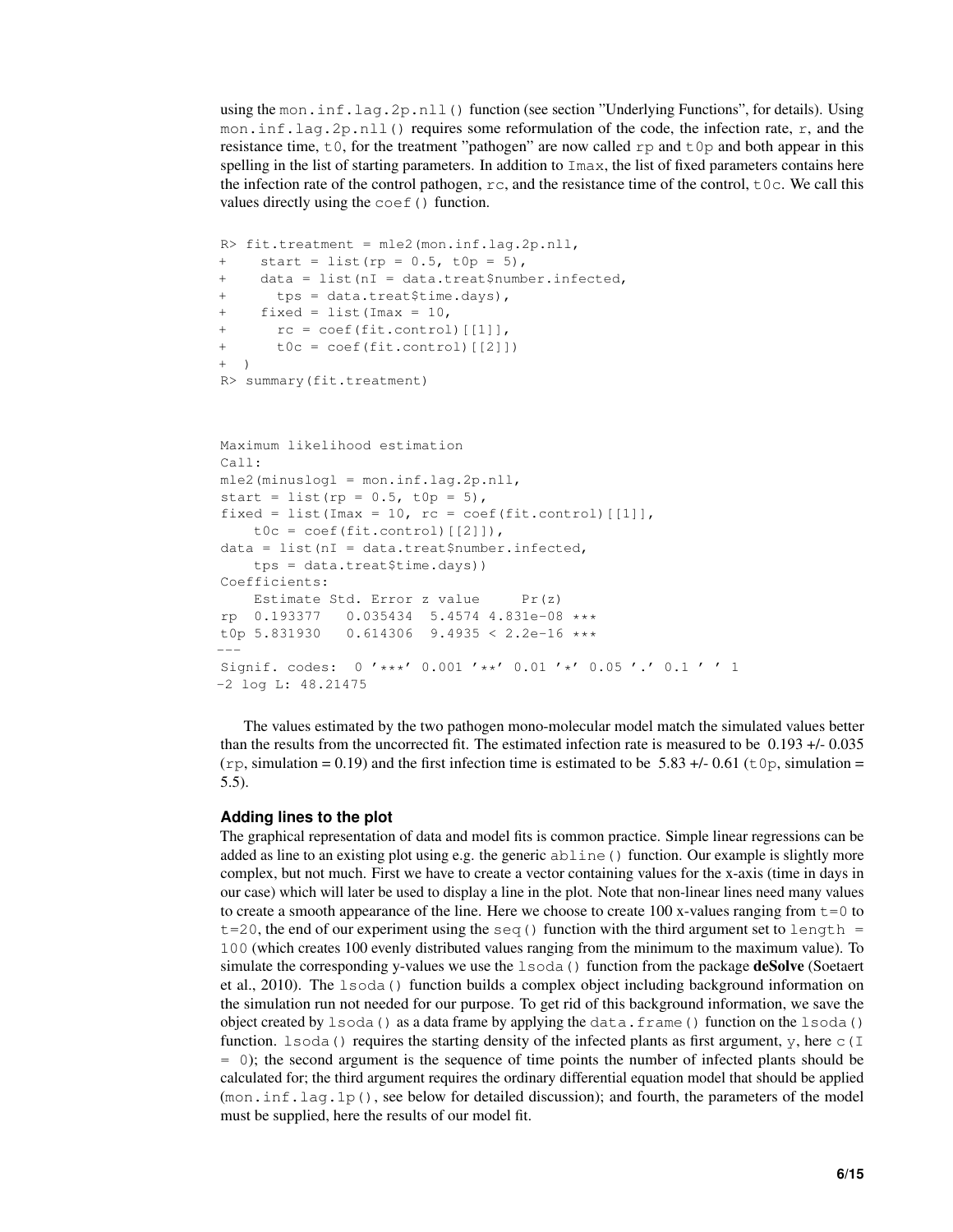```
R > xvalues = seq(0,20,length=100)
R>
R> control.est = data.frame(lsoda(y = c(I = 0),
+ times = xvalues,
     func = mon.inf.lag,+ parms = c(r = coef(fit.contrib)[[1]],t0 = \text{coeff}(\text{fit-control}) [[2]],
+ Imax = 10)
+ ) )
```
To simulate the regression line for the correct treatment fit, we must extend the code described above to incorporate both the control as well as the treatment pathogen parameters. We again use the  $lsoda()$ function, but now call the mon.inf.lag.2p() function that allows to model two pathogens. Also, we have to provide two starting densities for the infected plants (zero infected plants by the treatment pathogen,  $I_p = 0$ , and zero infected plants by the natural occurring (control) pathogens,  $I_c = 0$ ). Moreover, the parameter list must now contain five parameters, both infection rates ( $r$ p and  $r$ c), both resistance times ( $t \circ p$  and  $t \circ c$ ) and again the maximum reachable number of infected plants, Imax.



**Figure 2.** Infection bioassay as in figure 1. The control (a) shows less infections starting earlier in the time series compared to the treatment with the experimentally added pathogen (b). This leads to a low infection rate combined with a low resistance time visualized by the black line in (a). The early infections in the treatment are due to infections by the natural pathogen, leading to a slight increase of the fitted curve (b), at t  $\sim$  6, the treatment pathogen leads to a steep increase of the infection curve.

```
R> treat.est = data.frame(lsoda(y = c(Ip = 0, Ic = 0),
+ times = xvalues,
+ func = mon.inf.lag.2p,
    parms = c(rp = coef(fit.treatment)[[1]],t0p = coef(fit.treatment) [[2]],
      rc = coef(fit.treatment)[[3]],
+ t0c = coef(fit.treatment)[[4]],
+ Imax = 10)
+ ))
```
To add the lines to the plot, we again call  $plot()$  from above and subsequently lines (). Note that we have to sum both densities of infected plants (due to the treatment pathogen and the natural occurring (control) pathogen) to plot correct line (Fig. 2) for the treatment data.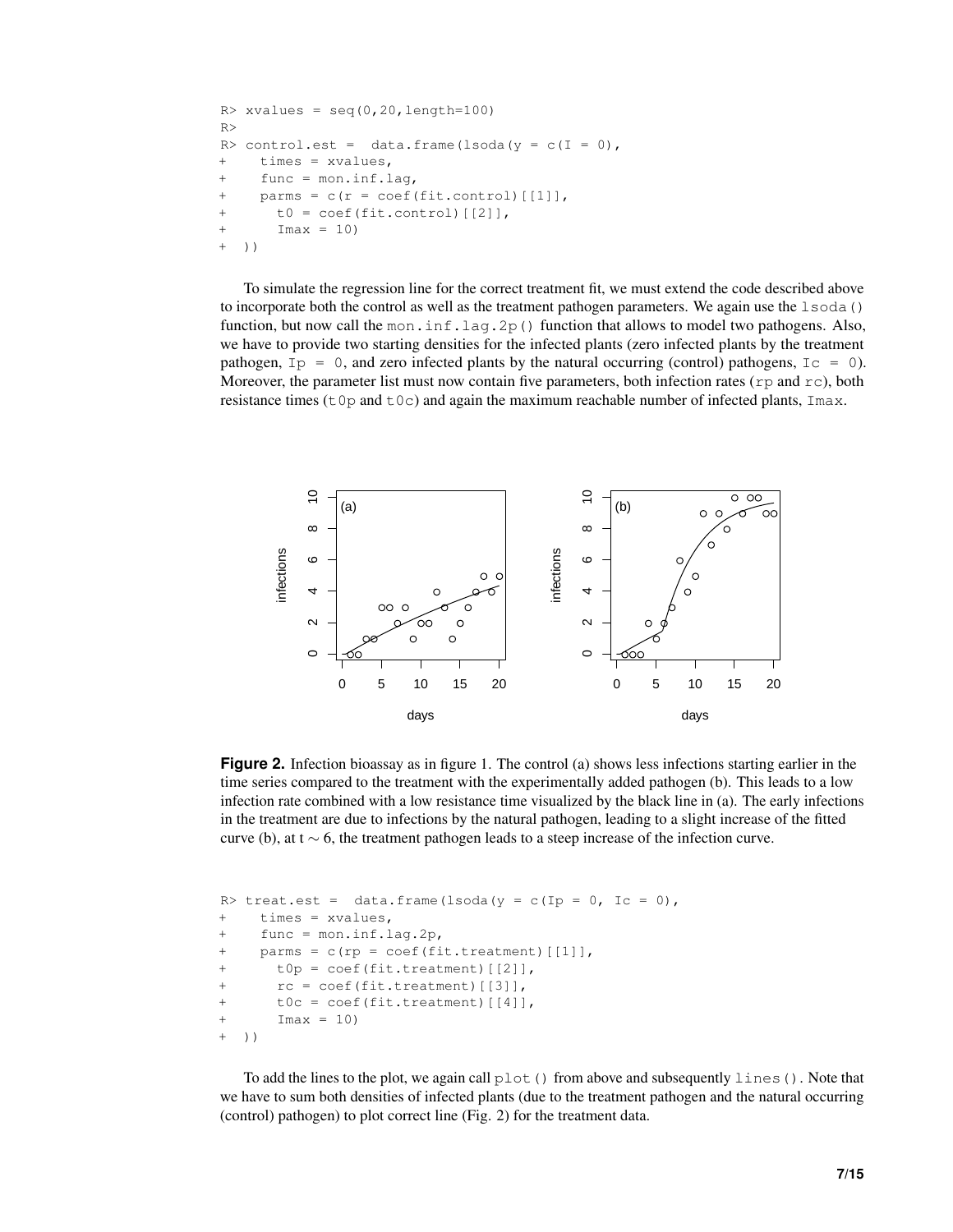```
R > par(mfrow=c(1,2))R> plot(data.control$time.days,
+ data.control$number.infected,
+ xlim=c(0,20),
+ ylim=c(0,10),
+ xlab="days",
+ ylab="infections")
R> mtext(side=3,"(a)",line=-1.5,adj=0.03)
R> lines(control.est$time, control.est$I)
R>R> plot(data.treat$time.days,
+ data.treat$number.infected,
+ xlim=c(0,20),
+ ylim=c(0,10),
+ xlab="days",
+ ylab="infections")
R> mtext(side=3,"(b)",line=-1.5,adj=0.03)
R> lines(treat.est$time, treat.est$Ip+treat.est$Ic)
```
# **WHAT TO DO IF...**

### **... I get the**

```
Warning message:
In dbinom(x = nI, prob = Isim/Imax, size = Imax, log = TRUE) :
 NaNs produced
```
Keep calm, this is just a warning message, not an error and the fitting algorithm still succeeded. Let us perform an example using the control treatment from the infection.frontend1.r (line 107 ff). We change the initial infection rate to 3, a rather high starting value:

```
R> fit.control.warning = mle2(mon.inf.lag.1p.nll,
+ start = list(r = 3, t0 = 0.5),
+ data = list(nI = data.control$number.infected,
+ tps = data.control$time.days),
+ fixed = list(Imax = 10)
+ )
Warning messages:
1: In dbinom(x = nI, prob = Isim/Imax, size = Imax, log = TRUE) :
 NaNs produced
2: In dbinom(x = nI, prob = Isim/Imax, size = Imax, log = TRUE) :
 NaNs produced
R> summary(fit.control.warning)
Maximum likelihood estimation
Call:
mle2(minuslogl = mon.inf.lag.1p.nll, start = list(r = 3, t0 = 0.5),
     fixed = list(Imax = 10),
     data = list(nI = data.control$number.infected,
       tps = data.control$time.days))
Coefficients:
```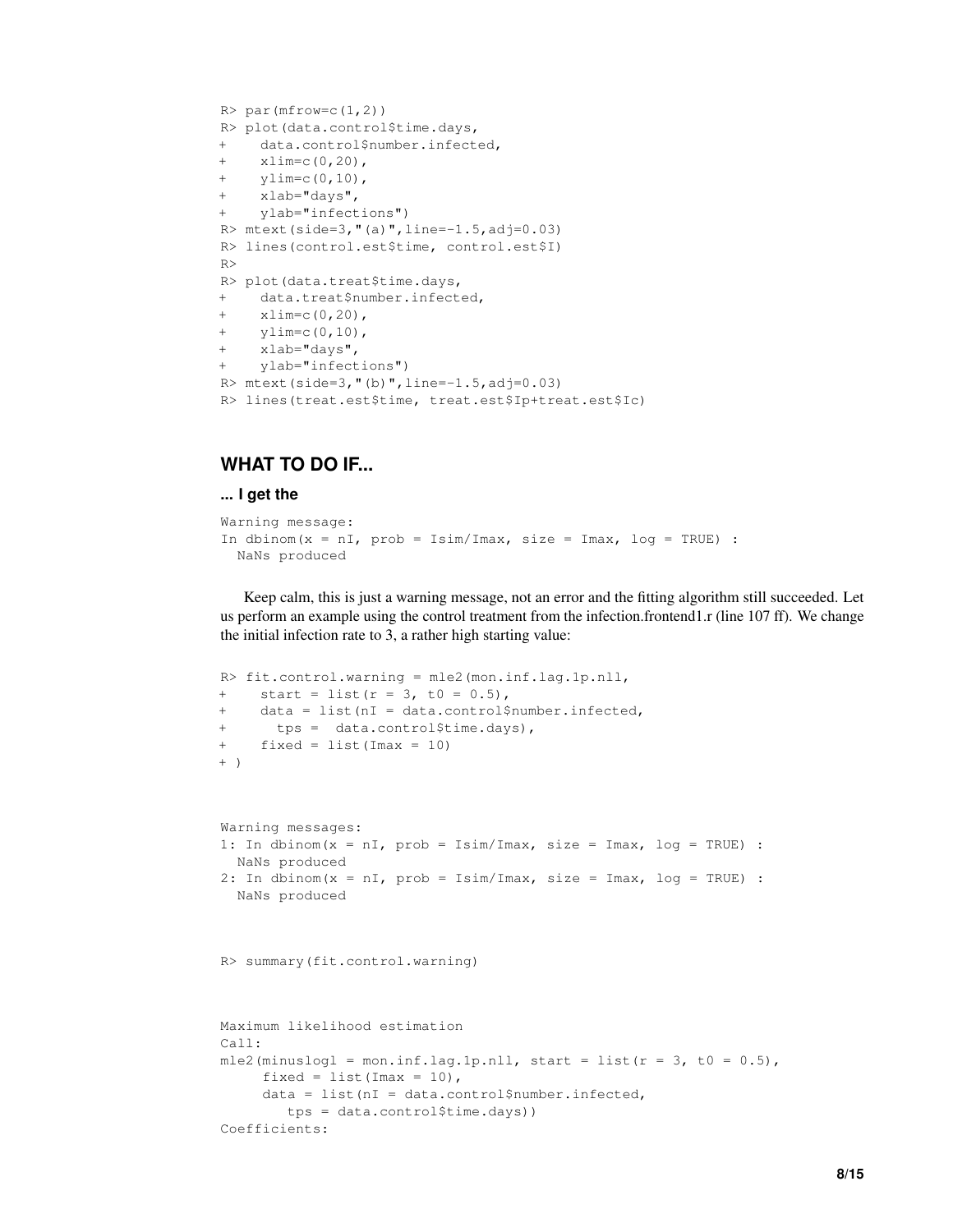```
Estimate Std. Error z value Pr(z)r 0.0292636 0.0075801 3.8606 0.0001131 ***
t0 0.4656128 2.0637430 0.2256 0.8215003
---
Signif. codes: 0 '***' 0.001 '**' 0.01 '*' 0.05 '.' 0.1 ' ' 1
-2 log L: 56.46962
```
The warning message appears twice, but the fit still succeeded. But we can have a closer look at the problem. To do so, we can have a look at the trace log of the fit.

### **... I want to see the trace of the integrative fitting process?**

We continue the example by adding the element tracing to the fixed list. This allows to track the iteration steps in which the NaNs occurred and the values of the infection parameters that have been used in these steps:

```
R> fit.control.tracing = mle2(mon.inf.lag.1p.nll,
+ start = list(r = 3, t0 = 0.5),
+ data = list(nI = data.control$number.infected,
+ tps = data.control$time.days),
+ fixed = list(Imax = 10, tracing = 1)
+ )
```
Running this code a list of negative likelihood values and infection parameters appears in the console, getting longer the more the fitting advances (to save space here in the text we truncated the output, you might have to scroll up a little in your console output to see the same):

```
...
[1] "negLL: 28.2629342646186 r: 0.0277248134455506 t0: 0.248536802570284"
[1] "negLL: 28.2627221727419 r: 0.0277248134455506 t0: 0.246536802570284"
[1] "negLL: NaN r: 54.3011142347463 t0: 0.141490864217889"
[1] "negLL: NaN r: 10.8824026977057 t0: 0.226327614899805"
[1] "negLL: 2897.85108207059 r: 2.19866039029758 t0: 0.243294965036188"
[1] "negLL: 582.147373888558 r: 0.461911928815957 t0: 0.246688435063465"
...
```
Clearly, the NaNs are produced when extremely high infection rates ( $r \sim 50.3$  and  $r \sim 10.88$ ) are tested by the optimization algorithm. This causes the lsoda() to fail as the increase in new infected plants is much larger than the step size of the numeric integration routine (we set the default to 0.1, which corresponds here to 0.1 days). Therefore (1) the warning message can be ignored as it applies only to unlikely high infection rates; a change in the starting parameters may avoid that the optimization algorithm randomly picks these high rates (the main example did not show any warnings); or the step size of the numerical integration routine can be decreased to increase the temporal resolution of the simulation.

#### **... I want to change the step size of the numerical integration routine?**

```
R> fit.control.steps = mle2(mon.inf.lag.1p.nll,
+ start = list(r = 3, t0 = 0.5),
+ data = list(nI = data.control$number.infected,
      tps = data.control$time.days),
+ fixed = list(Imax = 10, steps = 0.01)
+ )
R> summary(fit.control.steps)
```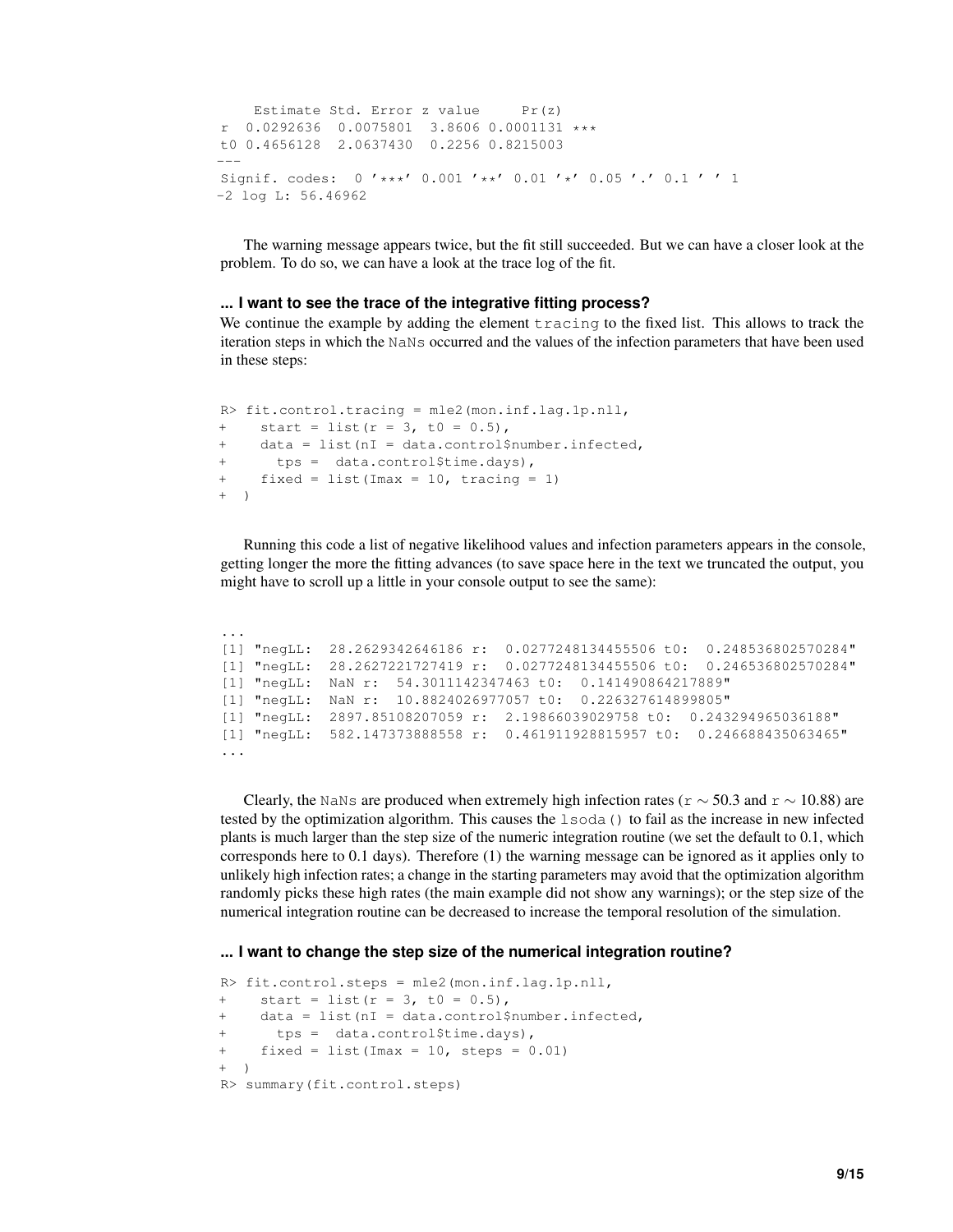```
Maximum likelihood estimation
Call:
mle2(minuslogl = mon.inf.lag.1p.nll,
start = list(r = 3, t0 = 0.5),
fixed = list(Imax = 10, steps = 0.01),
data = list(nI = data.contrib){number.infected}tps = data.control$time.days))
Coefficients:
   Estimate Std. Error z value Pr(z)r 0.0292641 0.0076073 3.8468 0.0001197 ***
t0 0.4656282 2.0725455 0.2247 0.8222400
---
Signif. codes: 0 '***' 0.001 '**' 0.01 '*' 0.05 '.' 0.1 ' ' 1
-2 log L: 56.46962
```
By decreasing the temporal resolution of the underlying integration of the infection model, we got rid of the warning messages, but at the cost of speed (it will take much longer to run the model function with this settings).

## **ANALYSING DATA WITH MULTIPLE IMAX**

In bioassays using plant seeds instead of plants not all seeds may germinate. This leads to different Imax in the different replicates. You find the example in infection.frontend2.r. As for the above mentioned example, we first have to set the working directory, load the required packages, source files and data:

```
R> library("deSolve")
R> library("bbmle")
R> source("source/infection.models.r")
R> source("source/infection.nll.r")
R> sample.data2 = read.csv("data/sample.data2.csv")
R> str(sample.data2)
'data.frame': 60 obs. of 4 variables:
 $ treatment : Factor w/ 2 levels "control", "treatment": 1 1 1 1 1 ...
 $ time.days : int 1 2 3 4 5 ...
 $ number.infected: int 0 0 0 1 2 ...
 $ total.number : int 10 10 10 12 9 ...
```
You might notice that the data set now includes the additional variable  $total$ . number containing the information which experimental unit has which Imax. We continue with separating the data sets as above:

```
R> data2.control = subset(sample.data2, treatment == "control")
R> data2.treat = subset(sample.data2, treatment == "treatment")
```
As described above, we begin by fitting the control treatment. Additionally we set the step length of the numerical integrator to 0.01 to avoid NaNs:

```
R> fit.control = mle2(mon.inf.lag.1p.nll,
+ start = list(r = 0.02, t0 = 0.5),
+ data = list(nI = data2.control$number.infected,
+ tps = data2.control$time.days,
+ Imax = data2.control$total.number),
+ fixed = list(steps = 0.01)
+ )
R> summary(fit.control)
```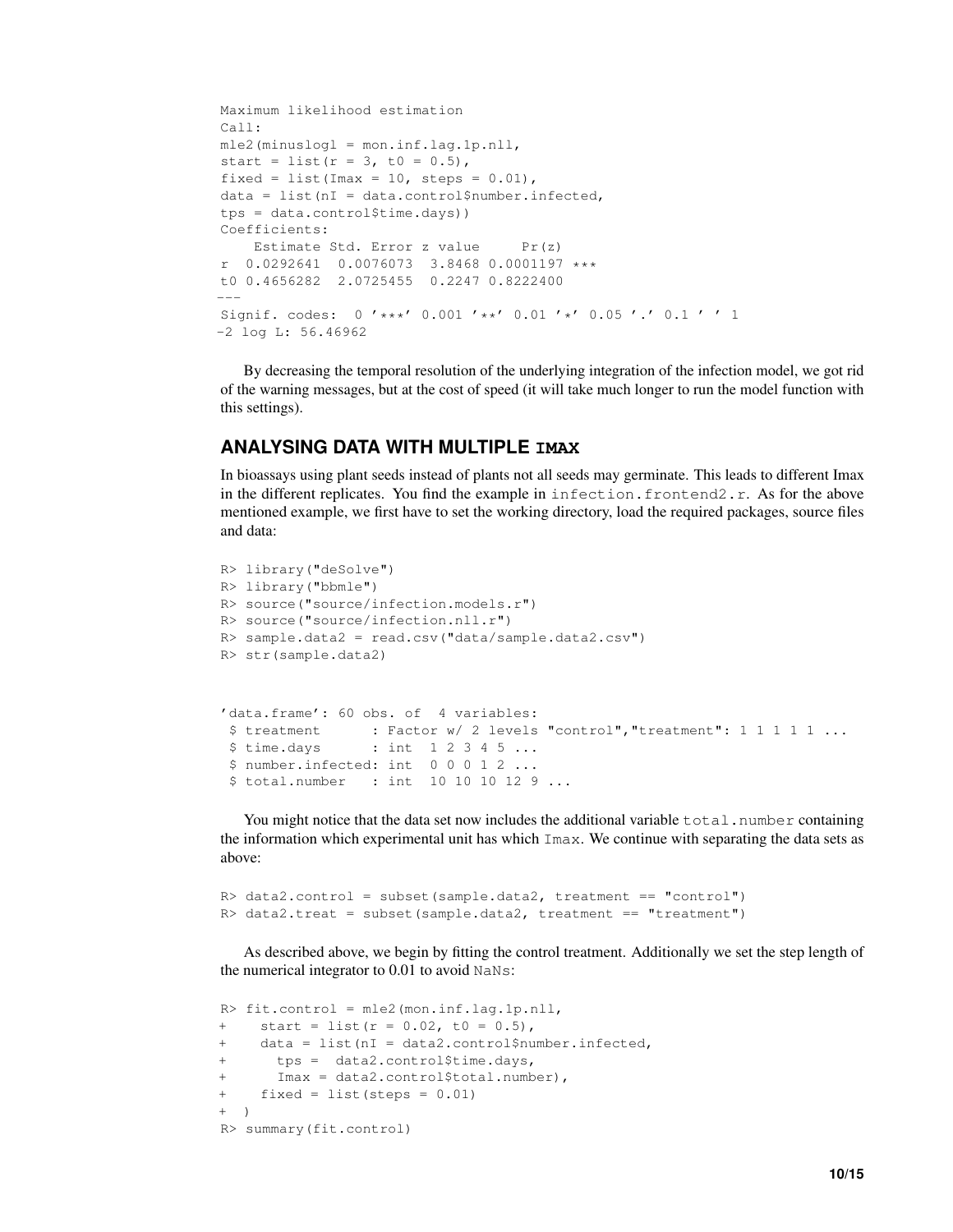```
Maximum likelihood estimation
Call:
mle2(minuslogl = mon.inf.lag.1p.nll,
start = list(r = 0.02, t0 = 0.5),
fixed = list(steps = 0.01),
data = list(nI = data2.control$number.infected,
tps = data2.control$time.days,
Imax = data2.control$total.number))
Coefficients:
    Estimate Std. Error z value Pr(z)
r 0.0060132 0.0024244 2.4803 0.01313 *
t0 2.8417380 6.3979722 0.4442 0.65693
---
Signif. codes: 0 '***' 0.001 '**' 0.01 '*' 0.05 '.' 0.1 ' ' 1
-2 log L: 47.61573
```
The most important change is that we supply the information for  $\text{Im} \alpha x$  to the data list instead of the fixed list. In total, the fit takes longer as in the example above. This is due to the fact that a numerical integration of a time series for each Imax must be calculated which is rather time consuming. We provide more details on this below. After fitting the controls we follow the procedure explained above and fit the treatments:

```
R> fit.treatment = mle2(mon.inf.lag.2p.nll,
+ start = list(rp = 1, t0p = 1),
+ data = list(nI = data2.treat$number.infected,
+ tps = data2.treat$time.days,
      Imax = data2.treat$total.number),
     fixed = list(steps = 0.01,
      rc = coef(fit.control)[[1]],+ t0c = coef(fit.control)[[2]])
+ )
R> summary(fit.treatment)
Maximum likelihood estimation
Call:
mle2(minuslogl = mon.inf.lag.2p.nll,
start = list(rp = 1, t0p = 1),
fixed = list(steps = 0.01,
rc = coef(fit.control)[[1]],
t0c = coef(fit.control)[[2]]),data = list(nI = data2.treat$number.infect,tps = data2.treat$time.days,
Imax = data2.treat$total.number))
Coefficients:
   Estimate Std. Error z value Pr(z)
rp 0.60307 0.26499 2.2758 0.02286 *
t0p 8.27764 1.15717 7.1533 8.47e-13 ***
---
Signif. codes: 0 '***' 0.001 '**' 0.01 '*' 0.05 '.' 0.1 ' ' 1
-2 log L: 9.043275
```
## **UNDERLYING FUNCTIONS**

### **Negative Likelihood Functions (infection.nll.r)**

The fitting algorithm used above,  $mle2$  (), requires a negative log-likelihood (nll) function that will be minimized (see Bolker, 2008, for a detailed introduction). The nll()-function for the monomolecular infection model can be written as: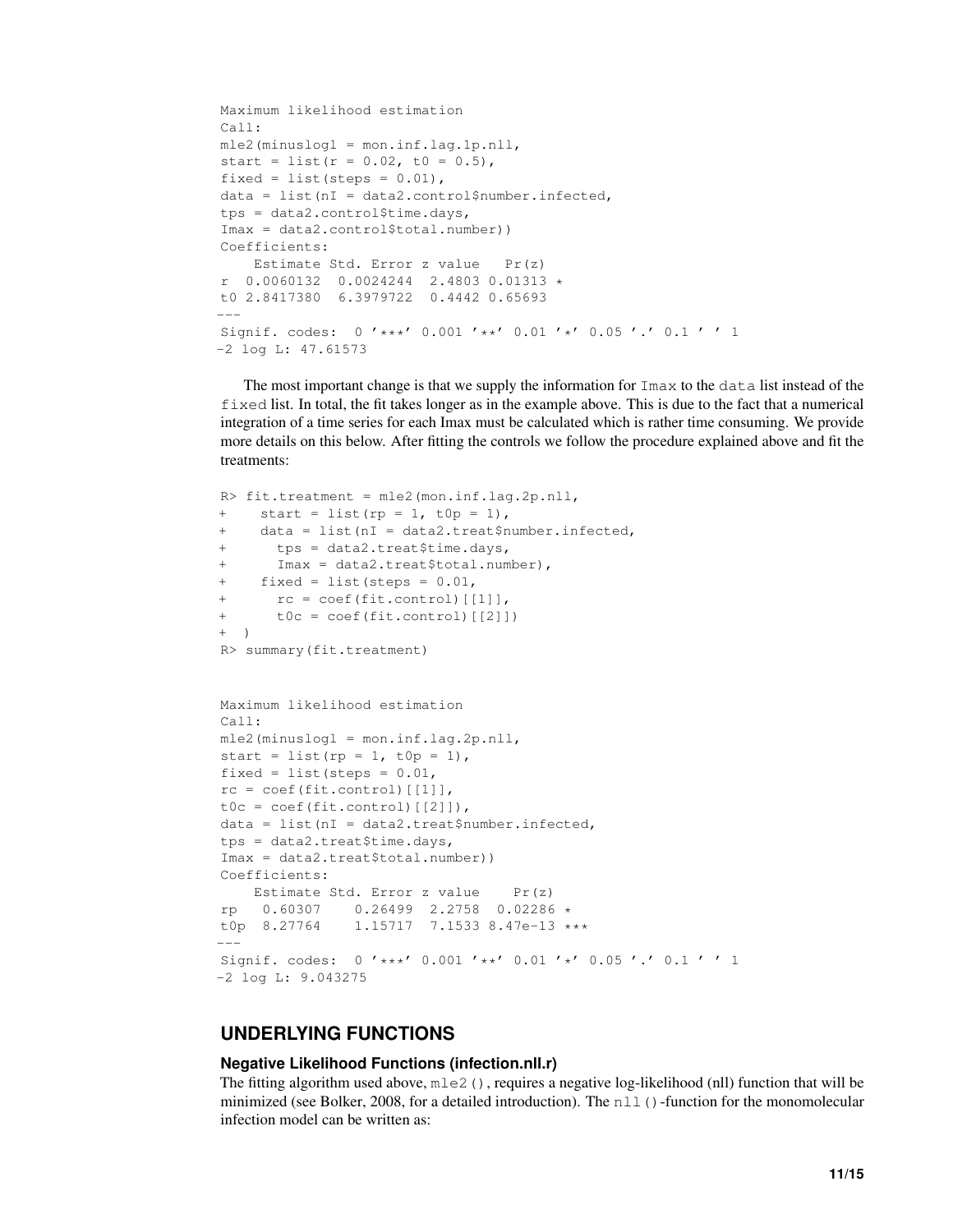```
R> mon.inf.lag.1p.nll = function(nI,tps,r,t0,Imax,steps=0.1,tracing=0){
+ if(r <= 0 || t0 <= 0 || t0 >= min(tps[nI>0])){ return(Inf) }
+ Isim = sim.inf.1p(tps, r, Imax, t0, steps)
+ negLL = -sum(dbinom(x = nI))+ prob = Isim / Imax,
+ size = Imax,
+ log = TRUE))
+ if(tracing == 1) print(paste("negLL: ",negLL,"r: ",r,"t0: ",t0))
+ return(negLL)
+ }
```
The function includes seven arguments: the experimentally measured number of infected plants,  $nI$ ; the corresponding time estimates from the experiment,  $tps$  (timepoints); the infection rate, r; the resistance time,  $\pm 0$ ; the maximum number of infections possible,  $\text{Im} \alpha$ , (i.e. the maximum number of host plants in the experimental unit); the desired step length of the numerical integration, steps, by default set to 0.1; and the tracing argument which is deactivated by default. First the function checks if either  $r \circ t \circ t$  are below zero or  $t \circ t$  is greater than or equal to the minimum time of an infection in the real data. If any of these queries is true, the function returns infinity. Next, the model predictions for each experimentally measured value are simulated using  $sim$ . inf.1p() (see section "ODE functions"). Finally, the function calculates the negative likelihood using the binomial density function dbinom () and returns it. We choose the binomial distribution as our data is binomially distributed (integer values for infections have a clear defined minimum and maximum number of infections, but see Bolker (2008) for a detailed introduction on this topic). The two-pathogen variant, mon. inf.lag.2p.nll(), is similar to the above described function and we will only discuss the differences. As this function is created to estimate the negative log-likelihood of a two pathogen system, the model parameters consist of rp, rc, t0p and t0c. Moreover, the function  $\sin \text{inf}$ . 2() is used to calculate the number of infections from the model simulation. Also a more complex if-statement is added to ensure that at least one of  $t0p$  or  $t0c$  falls below the time the first infection occurred in the experiment (otherwise NaNs may be produced):

```
R> mon.inf.lag.2p.nll = function(nI, tps, rp, t0p, rc,
+ t0c, Imax, steps = 0.1, tracing = 0){
+ if(rp <= 0 || t0p <= 0 || rc <= 0 || t0c <= 0){ return(Inf) }
+ if(t0p >= min(tps[nI>0]) && t0c >= min(tps[nI>0])){ return(Inf) }
+ Isim = sim.inf.2p(tps, rp, rc, Imax, t0p, t0c, steps)
+ negLL = -sum(dbinom(x = nI,
+ prob = Isim / Imax,
+ size = Imax,
+ log = TRUE))
    if(tracing == 1) print(paste("negLL: ",negLL, "r: ",r, "t0: ",t0))
+ return(negLL)
+ }
```
The function  $\sin \sin \sin 1$  () first creates an empty numeric vector (Iout) to store the calculated values for infections. If Imax is only a single value we apply the lsoda() function (Soetaert et al., 2010) to simulate a single time series of plant infections according to the assigned parameter values (parms  $= c(r = r, \text{Imax} = \text{Imax}, t0 = t0)$  and a starting density of infected plants of unity (y  $= c(I = 0)$ ). The numerical simulation of the integration process needs a vector of consecutive points in time. This vector consists of a sequence of consecutive values from zero to the maximum time value (seq  $(0, \text{max}(\text{tps}), \text{steps})$ ), and the experimental time values,  $\text{tps}$ . As no duplicate values should appear in the vector and the time vector should increase consecutively, we first apply the unique() function on the vector to delete duplicates and second, sort the vector by the sort() function. The ordinary differential equation system that should be integrated is given by the function mon.inf.lag.1p(). Please read into Soetaert and Herman (2009) to get a general introduction into the topic "solving ordinary differential equation systems in R using deSolve". After the integration the number of estimated infections are saved according to their appearance in the experimental time series using a for loop. If the experimentally data consists of more than one single value for Imax, the else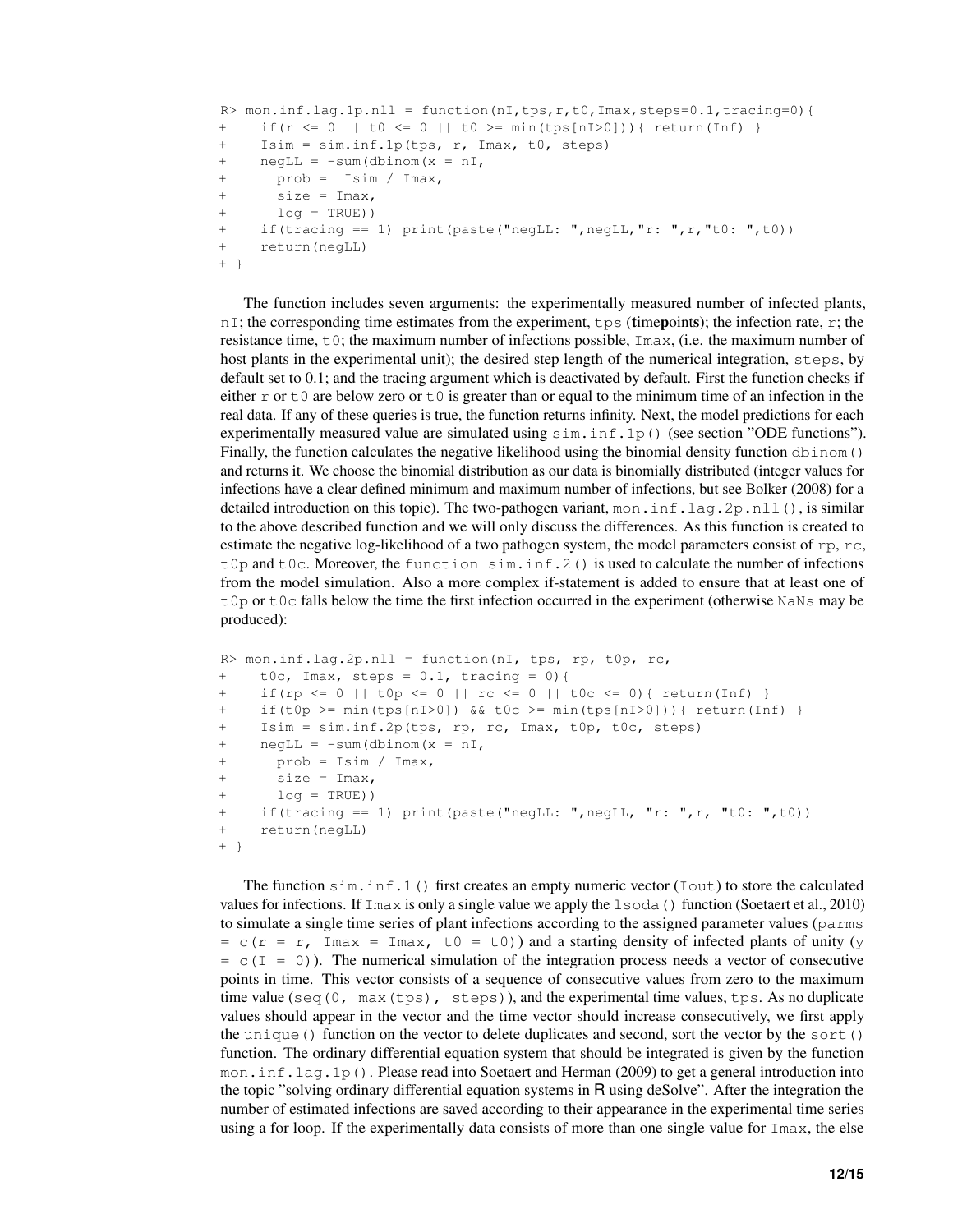part of the if/else-statement is activated. First, we create three empty numeric vectors to store the the the number of infected plants, the time, and the maximum number of infectable plants in (mres.I, mres.time, mres.Imax). Second, we use a for-loop to calculate the number of infected plants for each Imax. Third, we save the results to Iout as described above using a for-loop, with additionally separating for each Imax.

```
R > sim.inf.1p = function(tps, r, Imax, t0, steps) {
+ Iout = numeric()
+ if(length(Imax) == 1){
+ mres = data frame(lsoda(y = c(I = 0)),+ times = sort(unique(c(seq(0, max(tps), steps), tps))),
+ func = mon.inf.lag.1p,
+ parms = c(r = r,+ Imax = Imax,
+ t0 = t0)))
+ for(tps.i in 1:length(tps)){
+ Iout[tps.i] = mres$I[mres$time == tps[tps.i]]
+ }
+ } else {
+ mres.I = numeric()
+ mres.time = numeric()
+ mres.Imax = numeric()
+ for(Imax.i in 1:length(unique(Imax))){
+ mres = data frame(Isoda(y = c(I = 0)),+ times = sort(unique(c(seq(0, max(tps), steps), tps))),
+ func = mon.inf.lag.1p,
+ parms = c(r = r, \text{ Imax} = unique(\text{Imax})[\text{Imax}.i], t0 = t0)))+ mres.I = c(mres.I,mres$I)
+ mres.time = c(mres.time,mres$time)
+ mres.Imax = c(mres.Imax,
+ rep(unique(Imax)[Imax.i], length(mres$time)))
+ }
+ for(tps.i in 1:length(tps)){
+ Iout[tps.i]=mres.I[mres.time == tps[tps.i] & mres.Imax == Imax[tps.i]]
+ }
+ }
+ return(Iout)
 \}
```
The function  $\sin \sin \sin 2$  () is similar to the function  $\sin \sin \sin 1$  () but models the two-pathogen system. The differences are: model parameters consist are rp, rc, t0p and t0c; lsoda() needs two starting values for infections at time =  $0$  (c (Ip = 0, Ic = 0)); the ordinary differential equation system is given by the function mon.  $\inf$ .  $\lim_{z \to z_0}$  (). The results for the total infected plants, estimated by the model, are now calculated by  $(mresIc+mresIp)$ .

```
R> sim.inf.2p = function(tps, rp, rc, Imax, t0p, t0c, steps) {
+ Iout = numeric()
+ if(length(Imax) == 1)+ mres = data.frame(lsoda(y = c(Ip = 0, Ic = 0),
+ times = sort(unique(c(seq(0, max(tps), steps), tps))),
+ func = mon.inf.lag.2p,
+ parms = c(rp = rp,
+ rc = rc,
+ Imax = Imax,
+ t0p = t0p,
+ t0c = t0c)))
+ for(tps.i in 1:length(tps)){
+ Iout[tps.i] = (mres$Ip+mres$Ic)[mres$time == tps[tps.i]]
+ }
```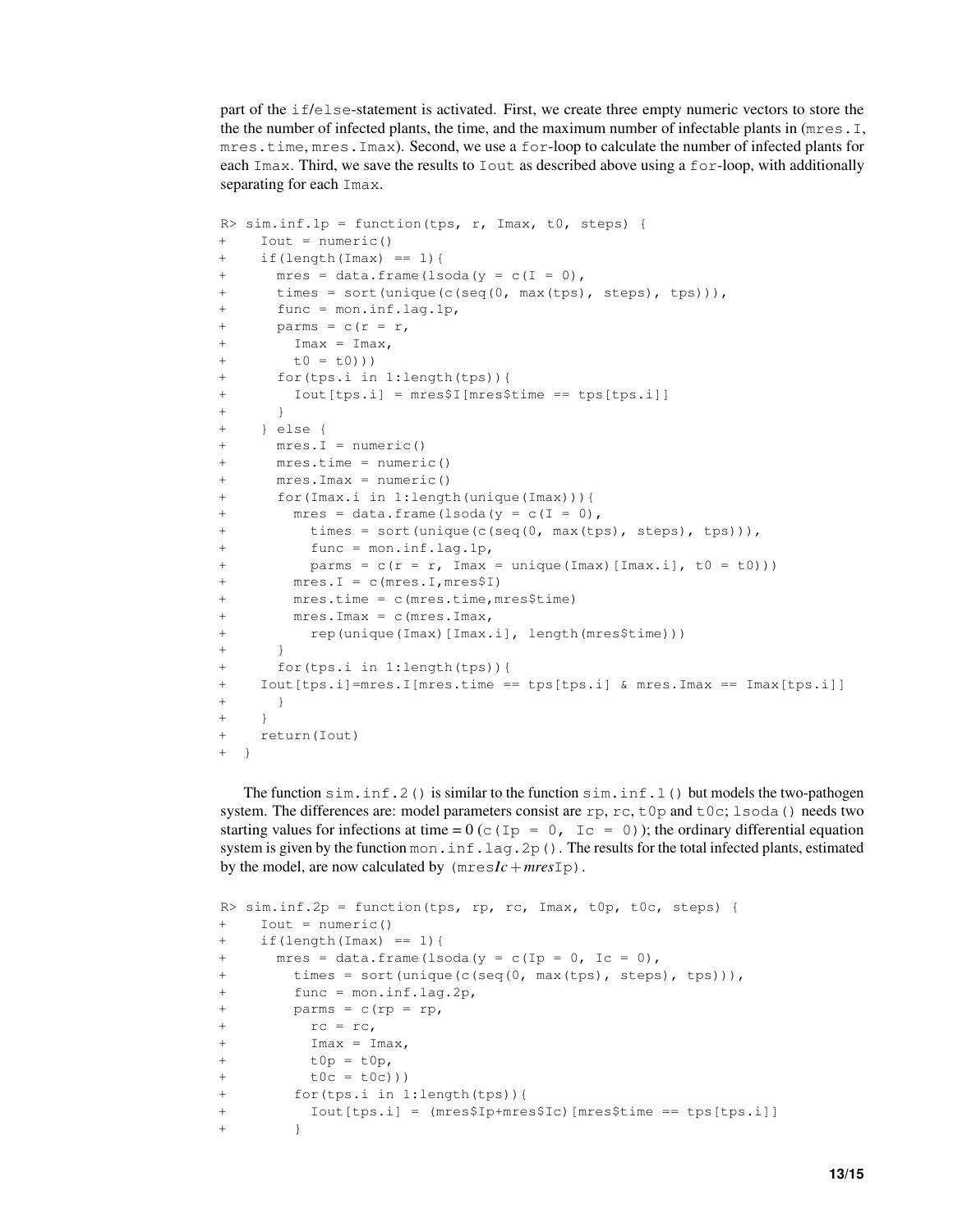```
+ } else {
+ mres.I = numeric()
+ mres.time = numeric()
+ mres.Imax = numeric()
+ for(Imax.i in 1:length(unique(Imax))){
+ mres = data.frame(lsoda(y = c(Ip = 0, Ic = 0),
+ times = sort(unique(c(seq(0, max(tps), steps), tps))),
+ func = mon.inf.lag.2p,
+ parms = c(rp = rp,
+ rc = rc,
+ Imax = unique(Imax)[Imax.i],
+ t0p = t0p,
+ t0c = t0c)))
+ mres.I = c(mres.I, mres$Ip+mres$Ic)
+ mres.time = c(mres.time, mres$time)
+ mres.Imax = c(mres.Imax,
+ rep(unique(Imax)[Imax.i],
+ length(mres$time)))
+ }
+ for(tps.i in 1:length(tps)){
+ Iout[tps.i]=mres.I[mres.time == tps[tps.i] & mres.Imax == Imax[tps.i]]
+ }
+ }
+ return(Iout)
+ }
```
### **ODE Functions (infection.models.r)**

The monomolecular infection model (Raaijmakers et al., 2009; Paine et al., 2012) with an additional lag phase can be written as:

```
R > mon.inf.laq.lp = function(t, x, parms)+ with(as.list(parms),{
+ if (t < t0) { dI = 0+ } else { dI = r * (Imax - x[1]) }
+ return(list(dI))
+ } }
  \downarrow
```
The function contains three arguments, the first argument is the time  $t$ , the second argument,  $x$ , is a list of densities that occur in the differential equation system and the third argument, parms, is a list of constant parameters. We activate the headers of the parms list by using the with() function. Within the with() function the change of infections over time is calculated. We use an if/else-statement to discriminate between zero growth (before the first infections occur,  $t < t$ ) and positive new infections above this boundary. Lastly, the function returns a list containing the change of infected plants,  $dI$ . The two pathogen monomolecular infection model can be written as:

```
R> mon.inf.lag.2p = function(t, x, parms){
+ with(as.list(parms),{
+ if (t < t0p) {dIp = 0}+ } else { dIp = rp * (Imax - (x[1]+x[2])) }
+ if (t < t0c) {dIc = 0
+ } else { dIc = rc * (Imax - (x[1]+x[2])) }
+ return(list(c(dIp,dIc)))
+ } }
+ }
```